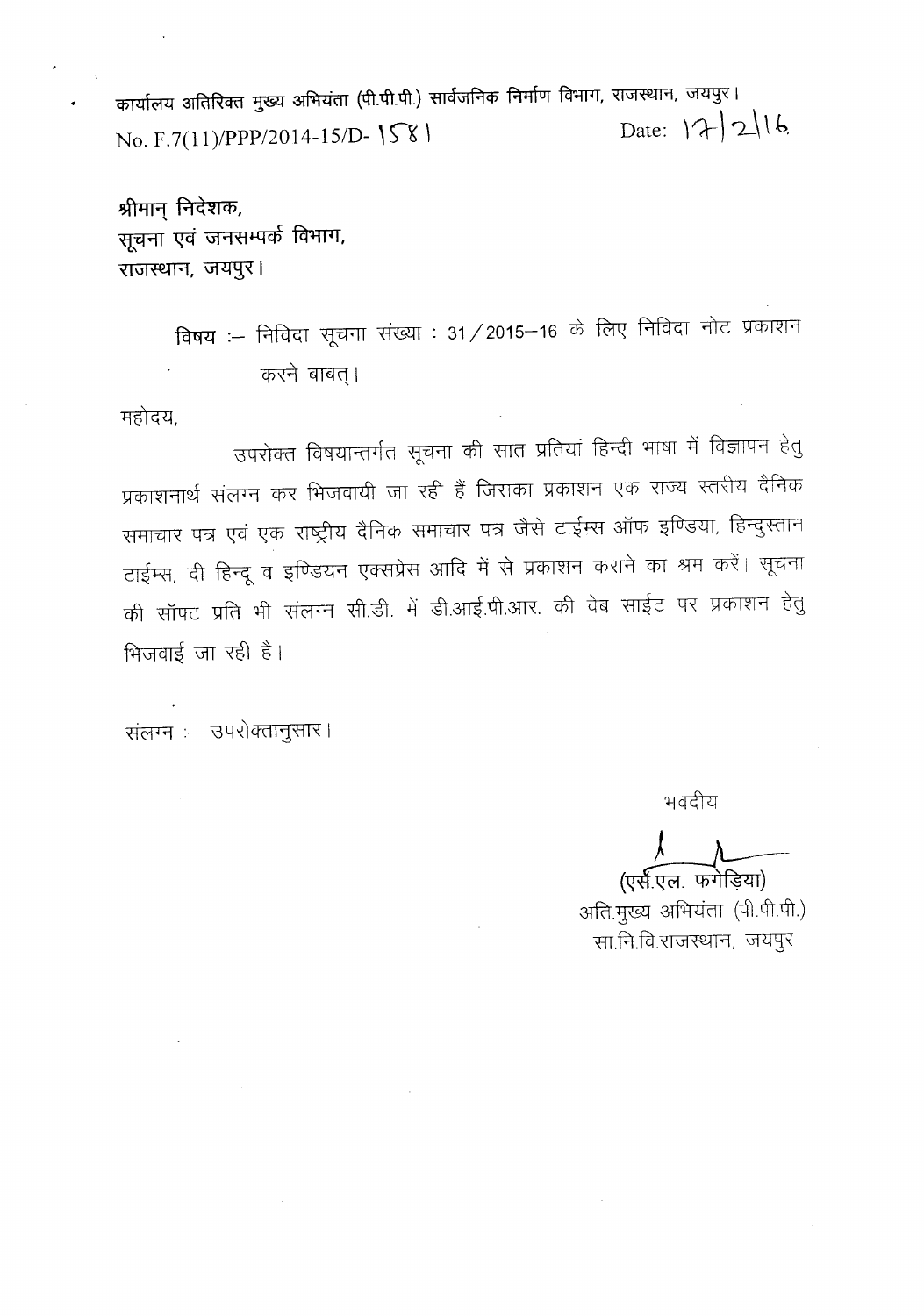Date: 17/2/16  $No. F.7 (11)/PPP/2014-15/D \sqrt{\sqrt{6}}$ प्रतिलिपि निम्नलिखित को सूचनार्थ एवं अनावश्यक कार्यवाही हेतु प्रेषित है:--

- 1. निजी अति. मुख्य सचिव सार्वजनिक निर्माण विभाग, राजस्थान, जयपुर।
- 2. निजी सचिव शासन सचिव, सार्वजनिक निर्माण विभाग, राजस्थान, जयपुर
- 3. मुख्य अभियंता एवं अतिरिक्त शासन सचिव/मुख्य अभियंता (सड़क) सार्वजनिक निर्माण विभाग, राजस्थान, जयपुर।
- 4. अतिरिक्त मुख्य अभियंता सार्वजनिक निर्माण विभाग जोन–समस्त।
- 5. अधीक्षण अभियंता सार्वजनिक निर्माण विभाग, / पीपीपी.--प्रथम / पीपीपी.--द्वितीय ।
- 6. प्रोजेक्ट डाइरेक्टर पीपीपी यूनिट-I जयपुर ।

 $\frac{1}{2} \frac{1}{2} \frac{1}{2} \frac{1}{2}$ 

 $\mathcal{L}_{\text{max}}$  .

7. ए.सी.पी. सार्वजनिक निर्माण विभाग, राजस्थान, जयपुर।

**) 1**<br>(एस.एल. फगेड़िया)

अति.मुख्य अभियंता (पी.पी.पी.) सा.नि.वि.राजस्थान, जयपुर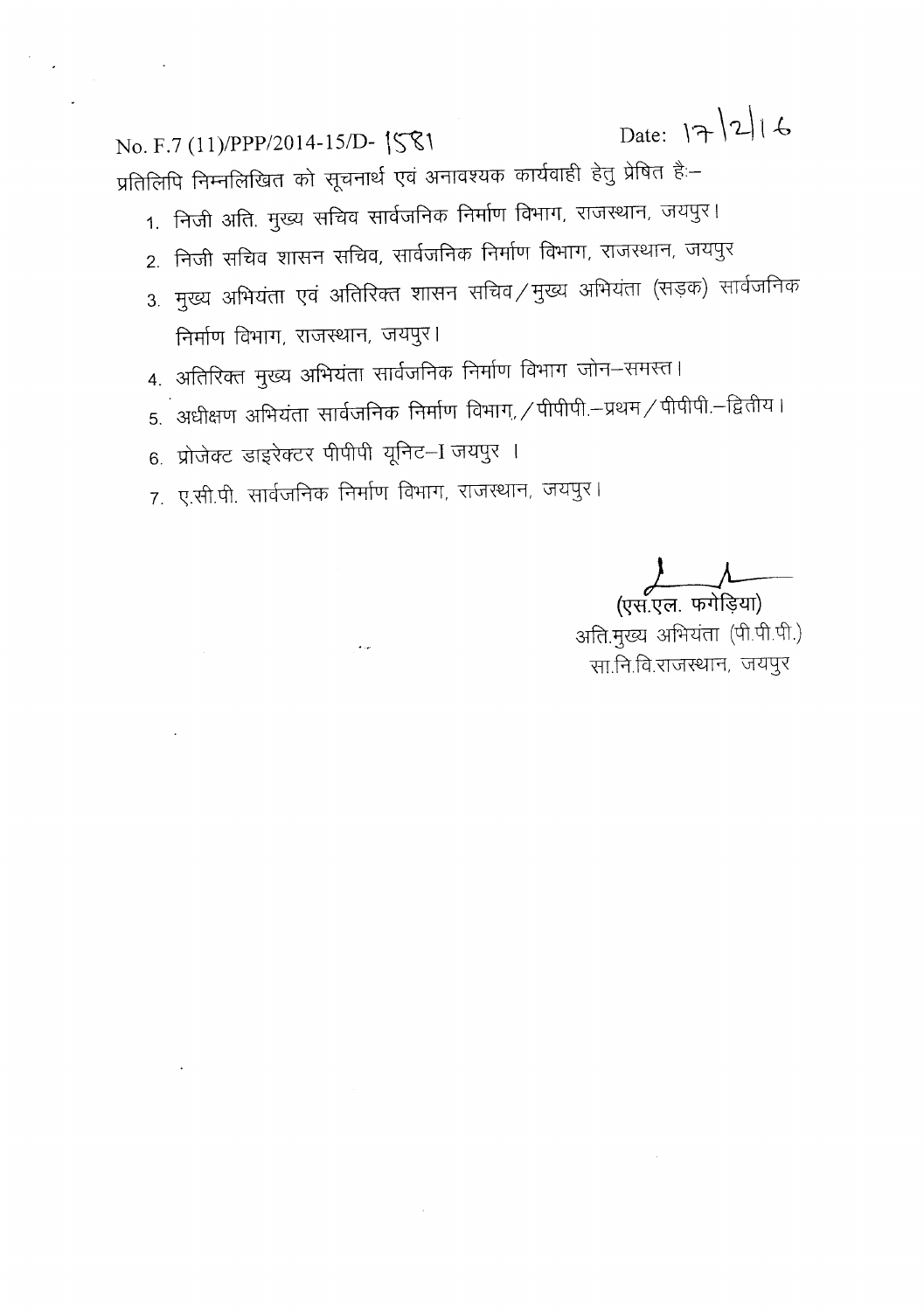OFFICE OF THE ADDL. CHIEF ENGINEER (PPP) P. W. D., RAJASTHAN, JAIPUR<br>Date:  $\mathcal{A}[2]$ No. F.7 (11)/PPP/2014-15/D-  $\{\$\}\$ 

### **NIT** No. 31/2015-16

On behalf of Hon'ble Governor of Rajasthan, Expression of Interest for recruitment of project management consultant in specified format are invited for development and maintenance of ADB/WB funded highways on PPP Annuity / EPC mode. Relevant details of EOI can be seen on website: http.//sppp.raj.nic.in & http://www.pwd.rajasthan.gov.in. EOI document can be downloaded and submitted on website: ''http://csrn.adb.org. "

(S.L. Fagariya) Addl. Chief Engineer (PPP), PWD, Rajasthan. Jaipur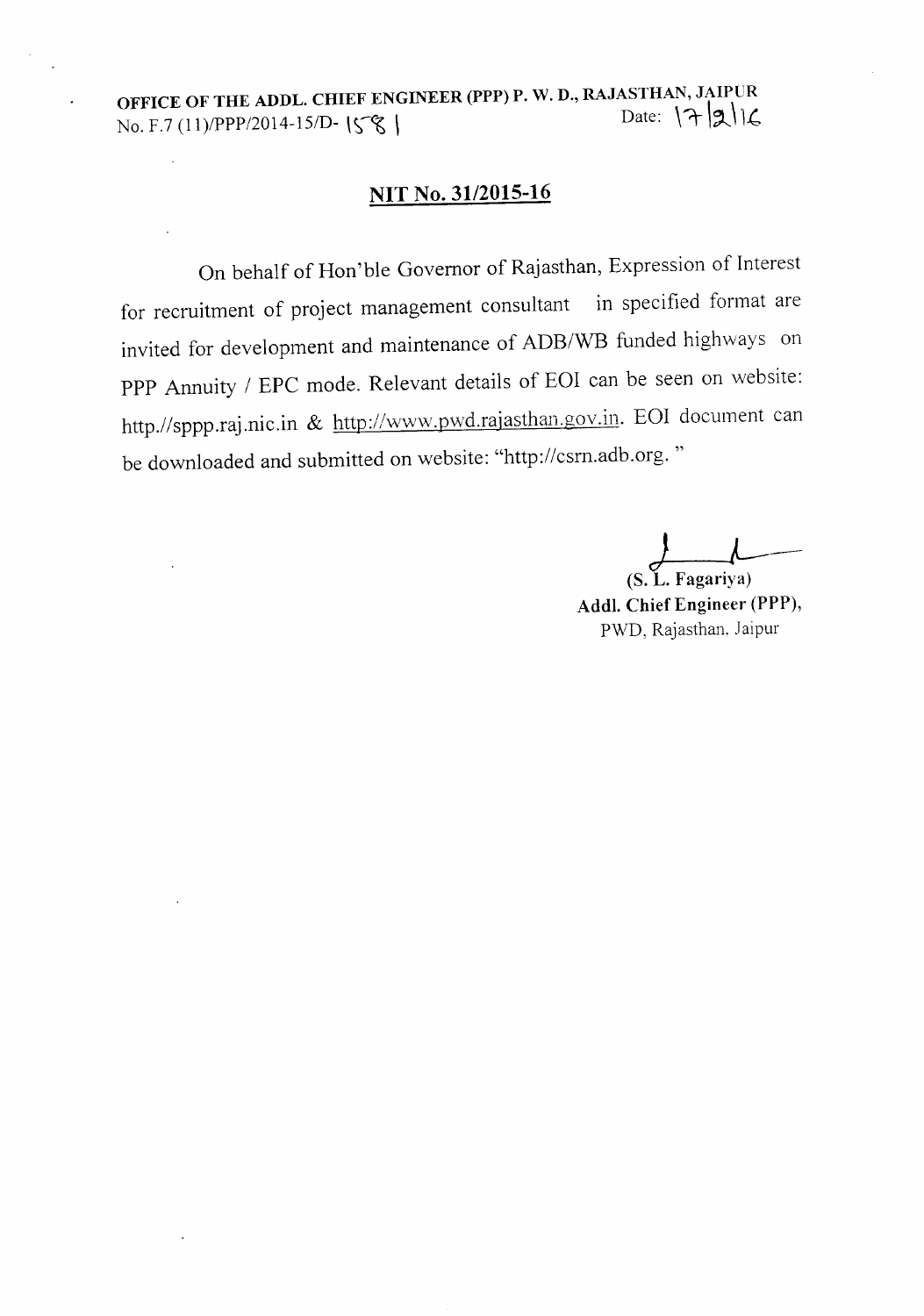### GOVERNMENT OF RAJASTHAN

#### Public Works Department

#### NIT No. 31/2015-16

#### Date: 17.02.2016

#### EXPRESSION OF INTEREST

# Rajasthan State Highway Development Programme

# Consultancy Services for Preparation of Environmental and Social Safeguard Management Plan

The Public Works Department, Government of Rajasthan intends to avail services of Consultants for evaluation of Environmental and Social Safeguard Management Plan in accordance to safeguard standards of multilateral institutions (MIs) such as ADB /WB/AIIB/NDB-BRICS etc. for Rajasthan State Highways Development Program (RSHDP) and its Implementation.

The Goal of the Services is to evaluate adequacy and suitability of Environmental and Social Safeguard Management Plan as per prescribe standards of MIs and to regularly monitor above aspects in Planning, design and construction phase of the programme in the State and to confirm that actions taken at each stage of the sub-project cycle comply with agreed procedure and standards.

### The specific objectives of the services are:

Preparation of reports including all aspects on Environmental and Social Safeguard Management for assigned project roads organized into procurement packages and ensuring their compliance with respect to agreed guidelines during planning and construction stages in contract period.

The assignment requires services for about 12 months (intermittent input) in the project period of 24 months. However the period of service may very on mutual consent basis as per actual project requirements.

The Government of Rajasthan through Additional Chief Engineer (PPP), PWD Rajasthan invites eligible individual consultants (one Environmental Specialist and one Social Development/ Resettlement Specialist) to register their interest in providing the services by submitting the following information:

- a. Name, Address, Email, Telephone of the individual Consultant.
- b. Detailed CV of individual Consultant.
- c. Audited and/Certified financial Statement for the last 3 years.
- d. Statement of major assignments undertaken with special emphasis on the type and scope of technical assistance provided to the Public Works Department("PWD") of the State of Rajasthan ("Rajasthan") and / or other government organization including PSUs in preparation/evaluation of Environment and Social Management framework (ESMF) & Compliance during planning and Construction Stage. Past experience on externally funded infrastructure projects should be mentioned explicitly.

The Consultants must possess experience of having worked for projects funded by Multilateral Agencies like ADB/ World Bank/ JICA etc. and should be well conversant with their guidelines with respect to Social and Environmental Safeguards and Government of India/ Rajasthan rules and